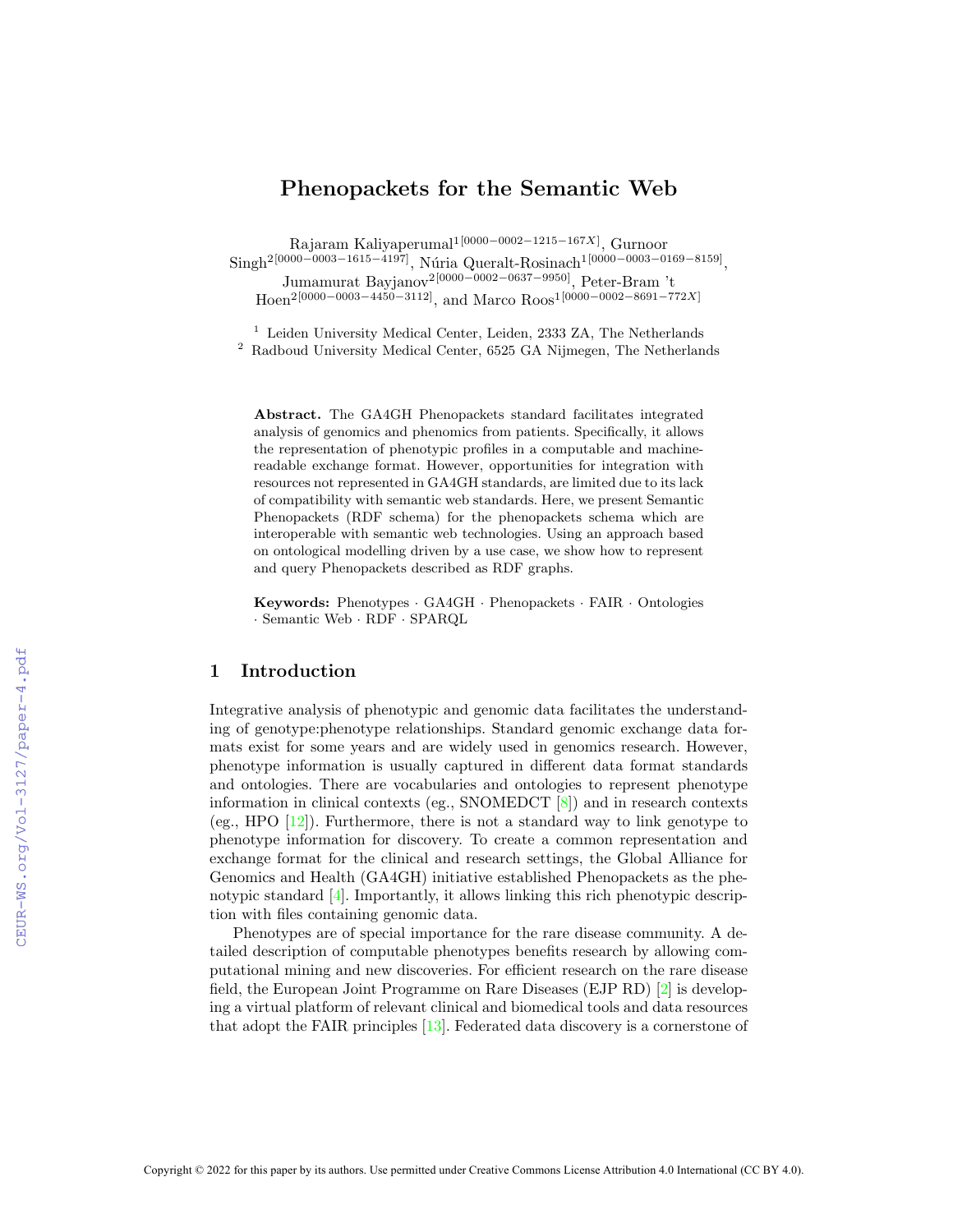#### 2 Authors Suppressed Due to Excessive Length

the project, and hence, a semantic interoperability layer for data and metadata based on ontologies, RDF, Linked Data and Semantic Web technologies is also a key part of the FAIR strategy. Rare disease patient registries are relevant clinical data resources for rare disease research and can potentially solve complex problems in biomedicine. These registries describe a set of well defined common data elements (CDEs) that thanks to a collaborative effort among European Reference Network (ERN) data managers, data stewards and FAIR experts, are being translated into Linked Data by means of ontological models [\[1\]](#page-4-0).

While the GA4GH Phenopackets standard allows the use of ontologies, the schema per se is not interoperable with the Semantic Web. Therefore, our research question was, how to make Phenopackets interoperable with the EJP RD virtual platform and thus with the Semantic Web. Here, we present Semantic Phenopackets which is the 'ontologized' version of the GA4GH Phenopackets schema. Our approach relies on ontological modelling and the use of Semantic Web technologies. We provide Semantic Phenopackets (RDF schema) for phenotypic representation and for analyses leveraging Linked Data technologies.

## 2 Methods

### 2.1 Data

We used a rare disease dataset related to the congenital anomalies of the kidney and urinary tract (CAKUT) disease [\[10\]](#page-4-1) as a driven use case for the semantic modelling of phenopackets blocks. CAKUT involves a broad spectrum of renal and urinary tract malformation phenotypes ranging from complete renal agenesis (the most severe) to renal hypodysplasia and multicystic kidney dysplasia. This dataset contains clinical data of 178 bilateral CAKUT individuals. The dataset includes personal information, sample information, disease information, phenotypic features and pathology reports of each individual.

### 2.2 Semantic modelling

We created semantic models for the GA4GH Phenopackets schema version 1 [\[3\]](#page-4-2). Our models are based on the Semanticscience Integrated Ontology (SIO), which is an upper-level ontology [\[9\]](#page-4-3). It contains various ontological classes and properties to describe entities and their attributes and specifies simple design patterns to uniformly represent them. We used the entity-attribute subpattern within the measurements design pattern to semantically model the phenopackets blocks. To represent the semantic models of the phenopackets blocks we used Shape Expressions (ShEx)  $\vert$ 11. For each phenopackets block model, we also provide example RDF files serialized in Turtle (Terse RDF Triple Language) format [\[7\]](#page-4-5).

#### 2.3 RDF creation and query federation

To create RDF graphs of the CAKUT dataset we used OpenRefine [\[6\]](#page-4-6), a software application that is used to perform data wrangling activities. OpenRefine's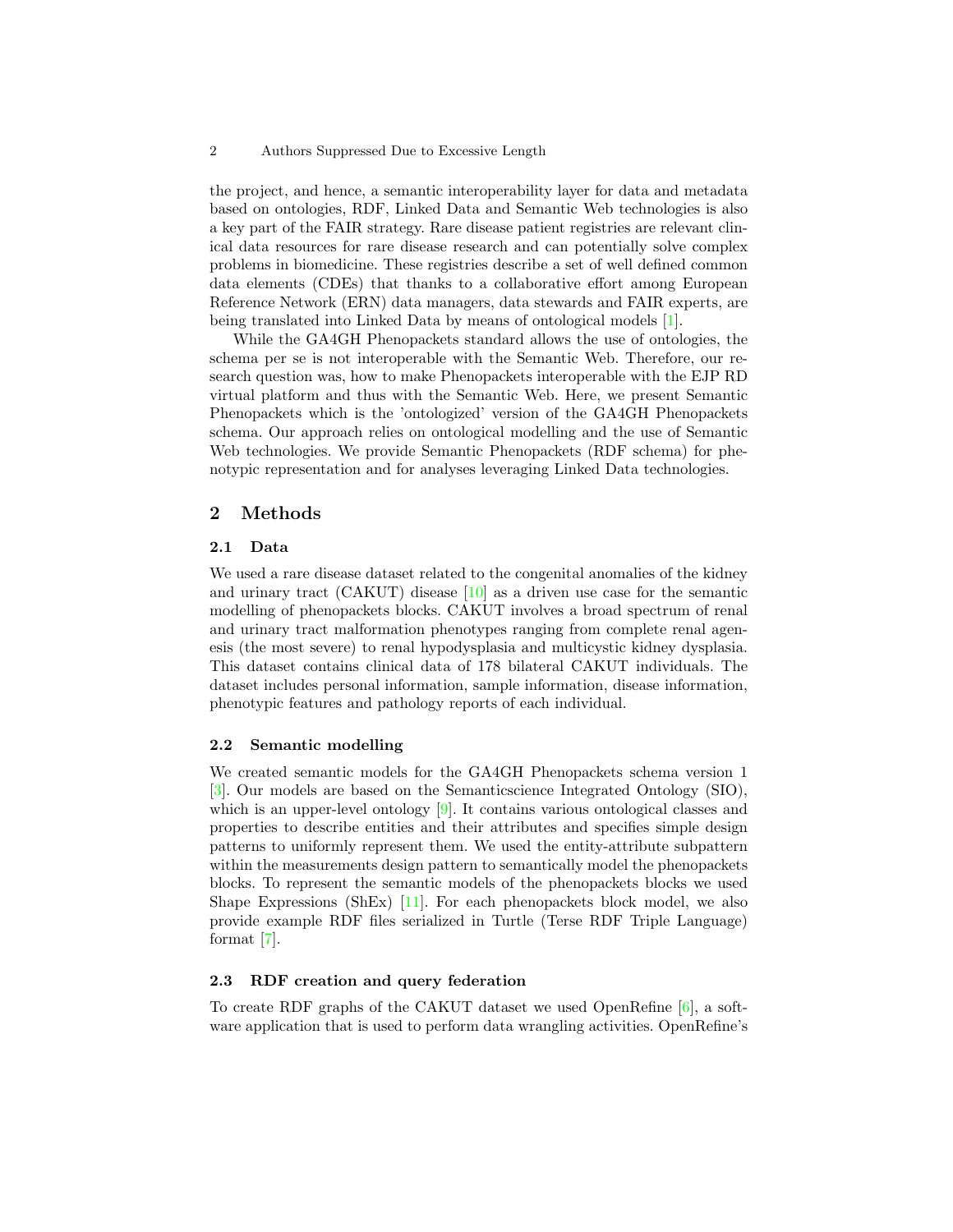RDF extension provides functionalities to transform the content of an OpenRefine project to RDF. For the CAKUT dataset transformation we used the Open-Refine software and its RDF extension version 3.4.1. To demonstrate federated querying of Semantic Phenopackets models with EJP RD virtual platform, we used example RDF Turtle files provided in the EJP RD CDE model GitHub page [\[1\]](#page-4-0). The CDE model describes patients and their attributes in RDF according to the definition of CDEs for rare disease registries by the Joint Research Council [\[5\]](#page-4-7).

## 3 Results

### 3.1 Semantic Phenopackets

Out of 18 phenopackets blocks from version 1 of the Phenopackets schema [\[3\]](#page-4-2), we modelled the following 9 Phenopackets blocks; 'Individual', 'Biosample', 'Disease', 'Sex', 'KaryotypicSex', 'Age', 'File', 'Procedure' and 'PhenotypicFeature'. We chose these 9 blocks since they are the most relevant to the content of the CAKUT dataset. For these chosen phenopackets blocks we created 21 atomic semantic models in total. These semantic models were created based on the SIO entity-attribute pattern and are publicly available on GitHub<sup>[3](#page-2-0)</sup>. For each of these 21 semantic models we provide a separate GitHub markdown file where we specify its ShEx shapes to describe the structure of the RDF graph; an example RDF file and a graphical representation. We show in Figure [1](#page-3-0) an example RDF instance for the phenopackets block 'Sex'. We used the generic *sio:is about* (sio:SIO 000332) object property to describe a specific attribute of the entity. We used the data property *sio:has value* (sio:SIO<sub>-000300)</sub> to describe the value of the attribute. We used ontologies recommended by the phenopackets schema to represent the attributes' values.

### 3.2 Query Semantic Phenopackets

To demonstrate the simplicity of our semantic model we created two SPARQL queries to retrieve information about individuals. The query <sup>[4](#page-2-1)</sup> shows how to retrieve all individuals and all their attributes, whereas the query  $^5$  $^5$  shows how to retrieve all individuals and only their date of birth attribute. These two queries show how to query Semantic Phenopackets RDF graphs to perform generic and specific data retrieval with only some minor modifications to the queries. To demonstrate interoperability with EJP RD virtual platform we created a feder-ated SPARQL query <sup>[6](#page-2-3)</sup>. The query matches on the diseases of individuals in the

<span id="page-2-0"></span><sup>3</sup> https://github.com/LUMC-BioSemantics/phenopackets-rdf-schema/wiki

<span id="page-2-1"></span><sup>4</sup> https://github.com/LUMC-BioSemantics/phenopackets-rdf-

<span id="page-2-2"></span>schema/blob/master/example-queries/query1.rq  $^5$ https://github.com/LUMC-BioSemantics/phenopackets-rdf-

schema/blob/master/example-queries/query2.rq

<span id="page-2-3"></span> $^6$ https://github.com/LUMC-BioSemantics/phenopackets-rdfschema/blob/master/example-queries/query3.rq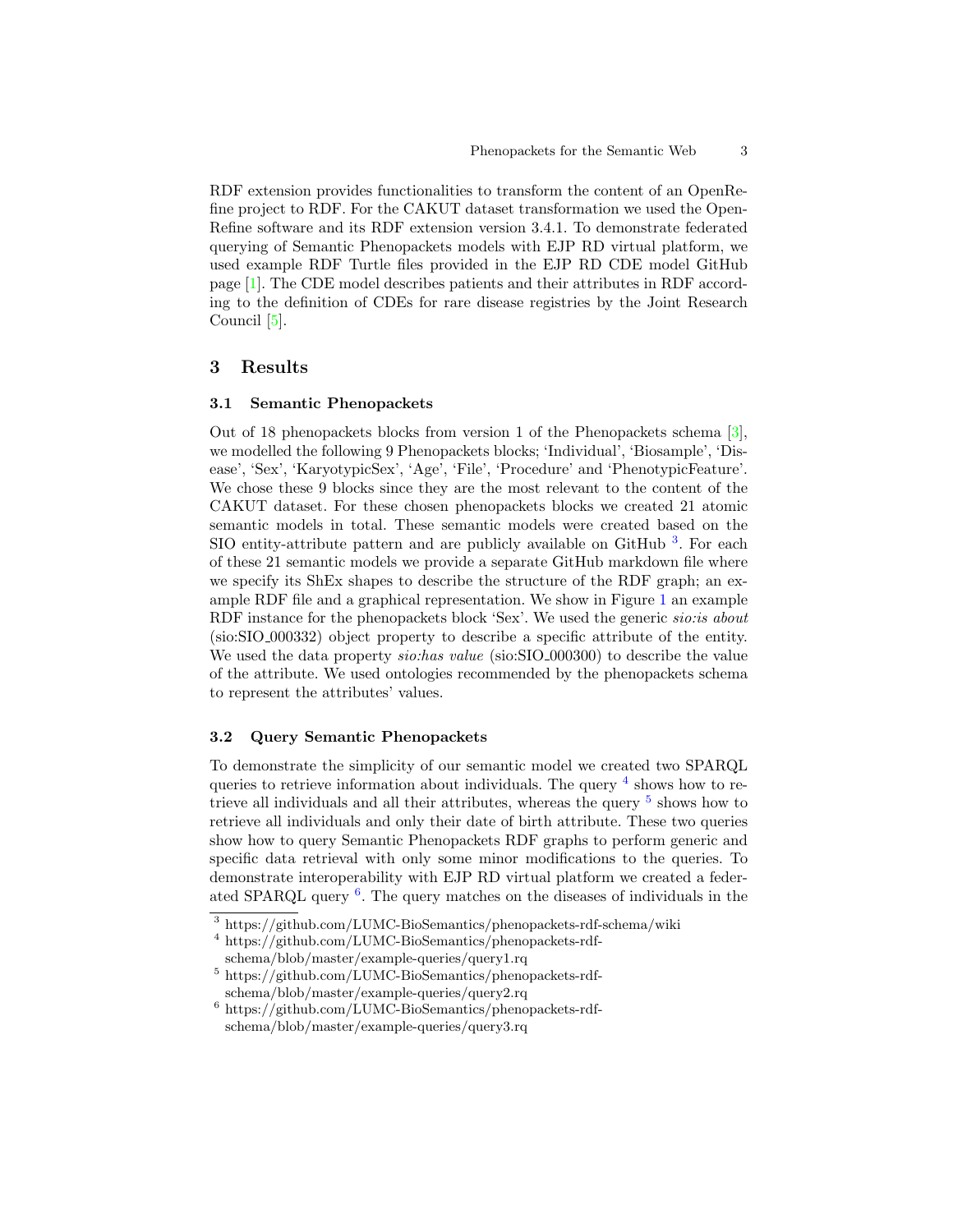#### 4 Authors Suppressed Due to Excessive Length



<span id="page-3-0"></span>Fig. 1. Example RDF instance for the phenopacket block 'Sex'. The diamond represents an RDF instance and the rectangle represents an IRI value.

Semantic Phenopackets RDF and patients from the RDF graphs of the CDE model. Further, the query lists biobanks from the CDE model RDF graph for the matched patients.

## 4 Discussion

Semantic Phenopackets is a more machine readable and interoperable version of the GA4GH Phenopackets schema. It aims to capture, for machines, what the elements in a phenopacket mean. It can be used directly in semantic web queries or as a reference for other phenopacket schemas. With our approach of using a simple entity-attribute ontological design pattern we can represent different Phenopackets blocks in a uniform way, which also facilitates data retrieval, and it enables interoperability with the EJP RD virtual platform and with the semantic web by means of the SPARQL query language. Moreover, the reuse of ontological design patterns is a knowledge-engineering recommended good practice. We provided the community with a first set of 21 atomic Semantic Phenopackets models in ShEx, RDF and graphical files open and publicly available on GitHub. Furthermore, using semantic models to represent Phenopackets makes some of the blocks obsolete in the sense that there is no need to explicitly model the attributes since they are already described when resolving the IRI (if the RDF description follows semantic web best practices). For instance, the Phenopackets block 'OntologyClass' only requires the identifier (as a CURIEstyle string) and the label (as string).

We developed Semantic Phenopackets as the 'ontologized' version of the GA4GH Phenopackets schema that is interoperable with the semantic web. A